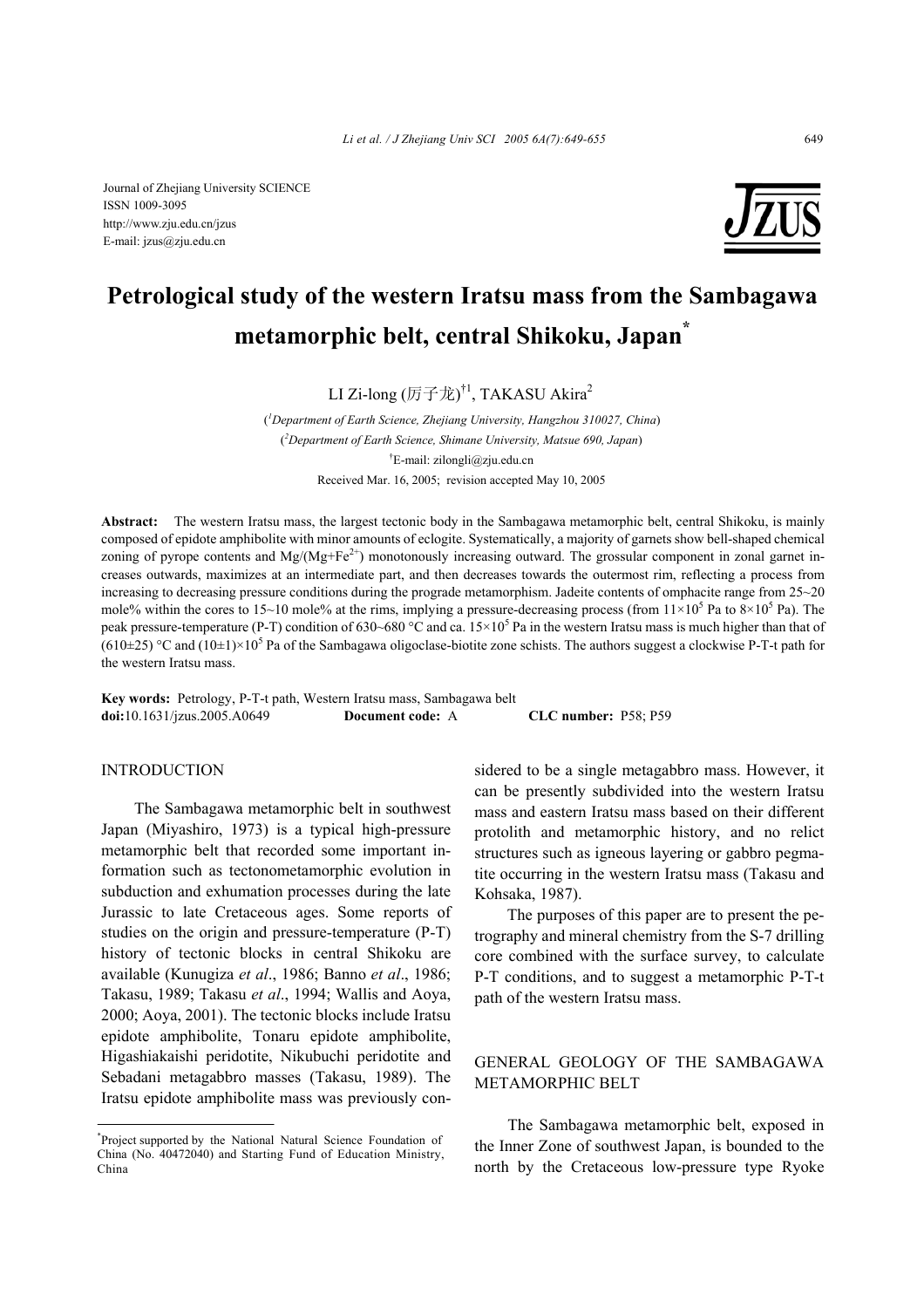metamorphic belt. These two belts are bounded by a major fault, the Medium Tectonic Line cutting the Sambagawa metamorphic belt and the Ryoke metamorphic belt. The Sambagawa belt southern border occurs along the southern limit of the Mikabu greenstone complex by fault contact. Metamorphic sequences of the Sambagawa belt range from pumpellyite-actinolite facies to epidote amphibolite facies, and locally up to the eclogite facies. Higher-grade tectonic blocks occur locally in the Sambagawa higher-grade metamorphic zones in the central Shikoku. Sambagawa metamorphic belt can be divided into chlorite, garnet and biotite zones of lower to higher metamorphic grade. Geochronological data on the Sambagawa metamorphic belt show that the protolith of the Sambagawa schists accumulated later than the latest Jurassic (130~140 Ma). The age of the metamorphic peak ranges from 90 to 100 Ma (Takasu and Dallmeyer, 1990).

## SAMPLES AND PETROGRAPHY OF THE WESTERN IRATSU MASS

#### **Samples**

Most samples petrographically studied were from the S-7 drilling core located to the south of Komata, and some 97033001-97033018 samples close to the S-7 drilling site were collected with the eclogite samples being from the central and eastern parts of the western Iratsu mass. The S-7 drilling core samples were composed mainly of amphibolite, clinopyroxenite and peridotite. The amphibolites as main phase consisted mainly of clinopyroxene amphibolite and (garnet) epidote amphibolite with minor biotite amphibolite and hornblendite. Field survey showed that the eclogites usually occur as lens enclosed by the garnet epidote amphibolite in the western Iratsu mass.



**Fig.1 Geological map of tectonic blocks and location of samples in the Central Shikoku, Japan, simply modified from the geological map (Aoya, 2001). Eclogite-bearing bodies: WI=Western Iratsu mass; EI=Eastern Iratsu mass; TN=Tonaru metagabbro mass; HA=Higashi-akaishi peridotite mass; SB=Sebadani metagabbro mass; SBS=Seba basic schist; and MTL=Medium Tectonic Line. 97033001-97033018=sample numbers in order from the field (19 samples) and location of the drilling core=sample location of the S-7 drilling core (total of 227 samples)**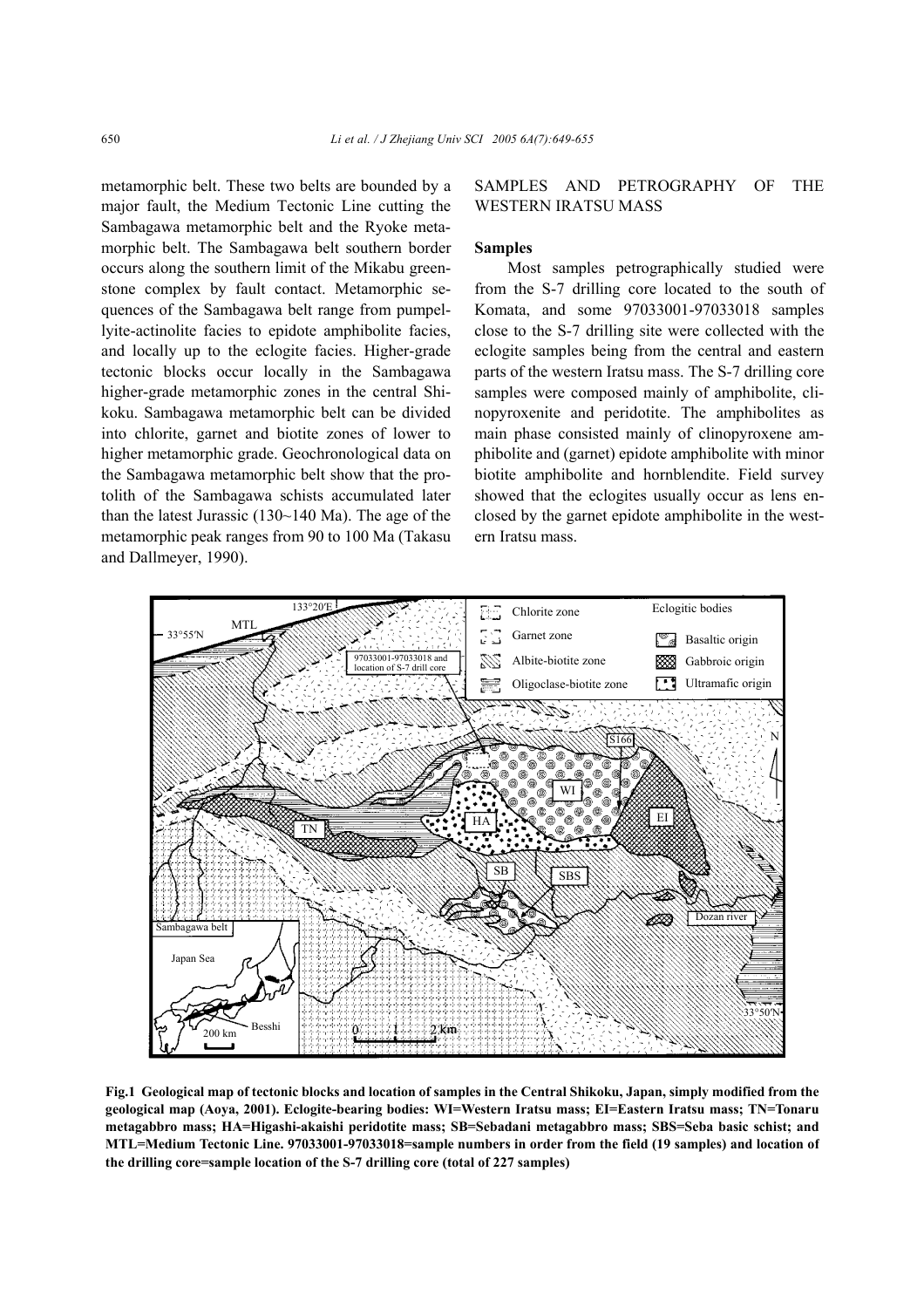#### **Petrographical description**

1. Garnet epidote amphibolite

The garnet epidote amphibolite consisted mainly of amphibole, garnet and epidote with small amounts of muscovite, chlorite, rutile, paragonite, albite and Fe-Ti oxides. The pale-green to bluish green amphibole had inclusions of opaque minerals, quartz, epidote and rutile. The garnets appeared to be porphyroblastic with locally developed asymmetric shadow. Phengite zoning by the sample 769 was observed by an electron probe microanalyzer, with this zonal phengite coexisting with bluish green amphibole, garnet, quartz and plagioclase.

# 2. Eclogite

The eclogite consisted mainly of garnet, omphacite, amphibole and epidote with minor amount of quartz, albite, white mica and showing porphyroblastic or grano-lepidoblastic texture. Most garnet grains were euhedral to subhedral porphyroblasts with inclusions of omphacite, amphiboles, epidote, quartz, rutile and opaque minerals. Omphacite coexisted with garnet, rarely as inclusions in garnet (Fig.2a). The symplectite aggregate of amphibole, albite and epidote is regarded as retrograde products of reaction between omphacite and garnet.

3. Eclogitic amphibolite

The eclogitic amphibolite consisted mainly of amphibole, epidote, garnet, quartz and plagioclase with minor amounts of muscovite (containing phengite), opaque minerals, rutile, titanite (Fig.2b) showing schistosity and porphyroblastic texture. Garnet, containing inclusion of omphacite, directly contacts symplectite aggregates of clinopyroxene, albite, epidote and amphibole. Amphibole occurs in matrix or as symplectite aggregate with albite between garnet and omphacite crystals.

4. Clinopyroxene amphibolite

The clinopyroxene amphibolite is mainly composed of clinopyroxene and amphibole with minor amounts of epidote, chlorite, white mica, plagioclase and quartz with granoblastic texture. Plagioclase grains contain some inclusions of clinopyroxene, amphibole and apatite.

### MINERAL CHEMISTRY

Mineral compositions of major elements were analyzed using an electron probe microanalyzer (JEOL 8800M) at the Research Center for Coastal Lagoon Environments, Shimane University, Japan. Analytical conditions include accelerating voltage of 15 kV, beam current of  $2.5 \times 10^{-8}$  A, and beam diameter of 5  $\mu$ m.

Garnets in the garnet epidote amphibolite, eclogitic amphibolite and eclogite from the western Iratsu mass have much higher Mg and lower Mn in Mn-Mg-Fe triangles than those from the Sambagawa schists. These garnets belong to that of a C-type eclogite (Coleman *et al*., 1965), a blueshist facies type eclogite. Most garnet grains from the western Iratsu mass have normal zoning and show bell-shaped patern



**Fig.2 Photomicrography of the western Iratsu metamorphic rocks. (a) Garnet having inclusions of barroisite, epidote, quartz and omphacite with symplectite aggregate of amphibole and albite surrounding garnet and omphacite in the** lower right. Eclogite. Sample No. S166. Ordinary polars; and (b) symplectite composite of amphibole and albite en**closed omphacite and garnet in the eclogitic amphibolite. Sample No. 778. Ordinary polars. Length of field of view=2 mm in (a), and =1 mm in (b)**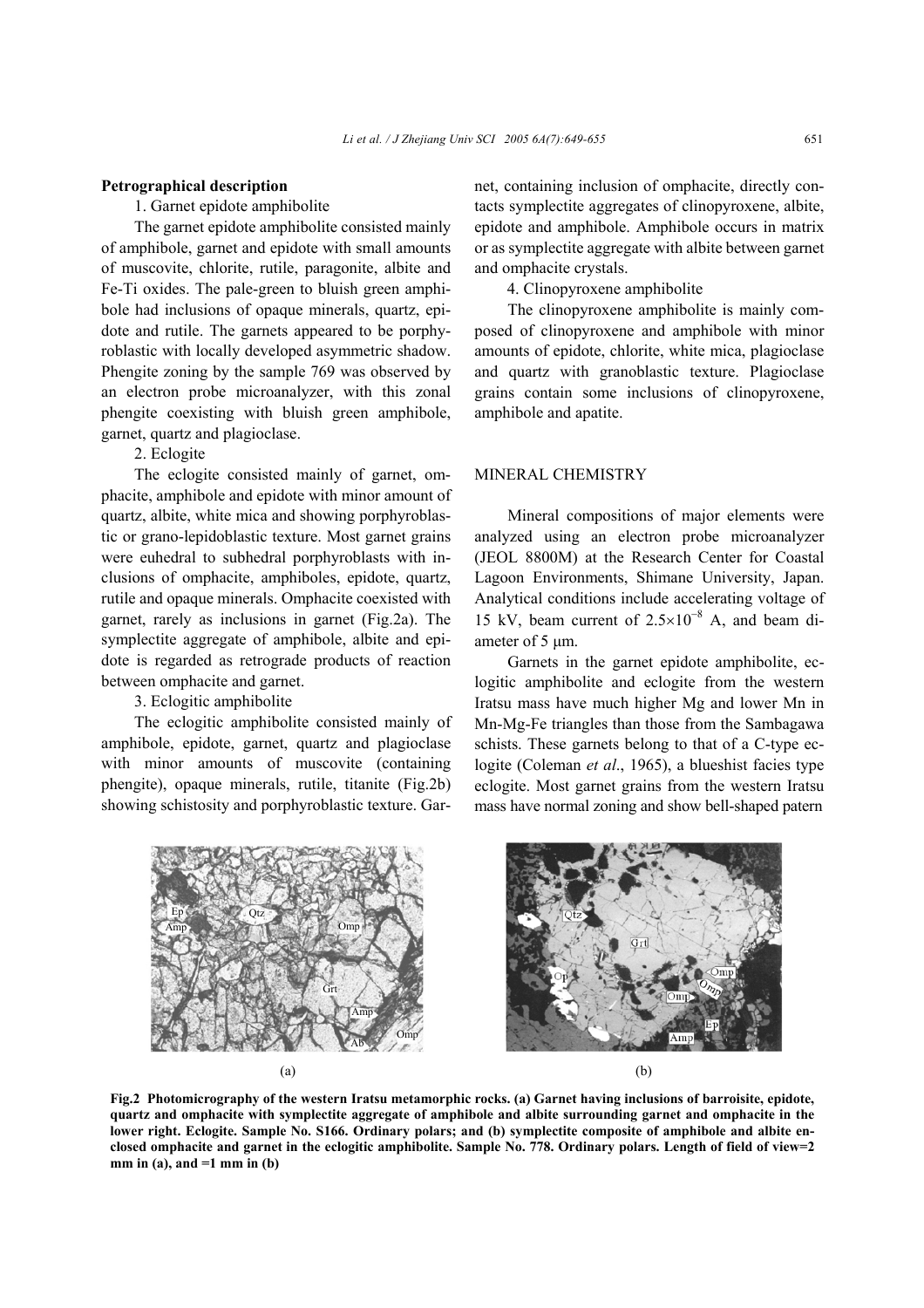of Mn content and increasing Mg contents from core to rim. Pyrope, grossular and spessartine components in the zonal garnet from the eclogite samples varied from 12 to 22, 24 to 27 and 11 to 2 mole% from the cores to the rims, respectively. These values were similar to those of 11 to 18, 80 to 81, 8 to 1.4 mole% from the eclogitic amphibolite and 9 to 33 mole%, 69 to 78 mole% and 17 to 1 mole% from the garnet epidote amphibolite, respectively (Table 1). Elemental mapping of zonal garnet as inclusion in amphibole crystal shows existence of Ca content increasing from the core, reaching peak in the transitional zone, and then decreasing towards the rim.

Lots of clinopyroxenes are diopside and some

**Table 1 Representative compositions of garnet, clinopyroxene, amphibole and phengite in the western Iratsu mass metamorphic rocks** 

|                                     |                | Metamorphic minerals |        |                |       |                         |          |                |        |                                           |           |                                |          |              |  |
|-------------------------------------|----------------|----------------------|--------|----------------|-------|-------------------------|----------|----------------|--------|-------------------------------------------|-----------|--------------------------------|----------|--------------|--|
|                                     |                | Garnet               |        |                |       |                         | Pyroxene |                |        |                                           | Amphibole |                                | Phengite |              |  |
| Rock types <sup>*</sup>             |                | $\mathbf{1}$         |        | $\overline{c}$ |       | $\overline{\mathbf{3}}$ |          | $\overline{4}$ |        | $\overline{c}$<br>$\overline{\mathbf{3}}$ |           | $\overline{2}$<br>$\mathbf{1}$ |          | $\mathbf{1}$ |  |
| Sample No.                          | 775            | 775                  | S166   | S166           | 778   | 778                     | 566      | 566            | S166   | 778                                       | 758       | S166                           | 769      | 769          |  |
| Point No.                           | 6 <sup>'</sup> | $8^\prime$           | 44     | 48             | 4'    | 5'                      | 3'       | 4 <sup>'</sup> | 34     | $1^{\prime}$                              | 15''      | 50                             | 22       | 23           |  |
| Position                            | Core           | Rim                  | Core   | Rim            | Core  | Rim                     | Core     | Rim            |        |                                           |           |                                | Core     | Rim          |  |
| SiO <sub>2</sub> (wt <sup>0</sup> ) | 37.04          | 38.07                | 38.06  | 38.15          | 37.81 | 38.38                   | 54.09    | 53.82          | 55.82  | 56.23                                     | 52.09     | 46.56                          | 47.90    | 45.36        |  |
| TiO <sub>2</sub>                    | 0.14           | 0.06                 | 0.22   | 0.02           | 0.14  | 0.05                    | 0.01     | 0.04           | 0.05   | 0.03                                      | 0.11      | 0.47                           | 0.46     | 0.24         |  |
| Al <sub>2</sub> O <sub>3</sub>      | 19.91          | 20.75                | 20.80  | 21.28          | 19.87 | 20.55                   | 5.10     | 2.48           | 9.93   | 9.87                                      | 4.38      | 13.89                          | 27.75    | 29.86        |  |
| $FeO_T$                             | 26.54          | 27.79                | 24.50  | 27.48          | 29.20 | 29.23                   | 5.66     | 6.16           | 6.15   | 7.38                                      | 10.24     | 13.18                          | 3.43     | 3.63         |  |
| MnO                                 | 5.69           | 0.29                 | 4.31   | 0.77           | 2.82  | 0.48                    | 0.14     | 0.15           | 0.03   | 0.00                                      | 0.11      | 0.12                           | 0.00     | 0.00         |  |
| MgO                                 | 1.64           | 4.89                 | 3.23   | 4.37           | 2.13  | 3.58                    | 11.86    | 13.20          | 7.91   | 6.95                                      | 16.16     | 11.01                          | 2.65     | 2.07         |  |
| CaO                                 | 8.75           | 7.89                 | 9.60   | 8.75           | 7.20  | 7.92                    | 19.72    | 22.16          | 13.26  | 12.11                                     | 12.04     | 8.39                           | 0.01     | 0.01         |  |
| Na <sub>2</sub> O                   |                |                      |        |                |       |                         | 3.61     | 2.17           | 6.96   | 7.46                                      | 1.21      | 4.48                           | 0.79     | 0.86         |  |
| $K_2O$                              |                |                      |        |                |       |                         | 0.03     | 0.03           | 0.05   | 0.04                                      | 0.11      | 0.35                           | 10.97    | 10.75        |  |
| Total                               | 99.71          | 99.74                | 100.72 | 100.82         | 99.17 | 100.19                  | 100.49   | 100.18         | 100.16 | 100.07                                    | 96.45     | 98.45                          | 93.96    | 92.78        |  |
|                                     |                | $Q = 12$             |        |                |       |                         | $Q=6$    |                |        | $Q = 23$                                  |           | $O = 22$                       |          |              |  |
| Si                                  | 3.00           | 3.00                 | 3.00   | 2.98           | 3.05  | 3.03                    | 1.97     | 1.98           | 2.00   | 2.02                                      | 7.52      | 6.67                           | 6.58     | 6.33         |  |
| Al <sup>IV</sup>                    | 0.00           | 0.00                 | 0.00   | 0.01           | 0.00  | 0.00                    | 0.03     | 0.02           | 0.00   | 0.00                                      | 0.48      | 1.33                           | 1.42     | 1.67         |  |
| Al <sup>VI</sup>                    | 1.90           | 1.93                 | 1.93   | 1.96           | 1.89  | 1.91                    | 0.19     | 0.09           | 0.42   | 0.42                                      | 0.26      | 1.00                           | 3.07     | 3.24         |  |
| Ti                                  | 0.01           | 0.00                 | 0.01   | 0.00           | 0.01  | 0.00                    | 0.00     | 0.00           | 0.00   | 0.00                                      | 0.01      | 0.05                           | 0.05     | 0.03         |  |
| $Fe3+$                              | 1.80           | 1.83                 | 1.61   | 1.80           | 1.97  | 1.93                    | 0.05     | 0.06           | 0.06   | 0.06                                      | 0.12      | 0.35                           | 0.00     | 0.00         |  |
| $\mathrm{Fe}^{2+}$                  | 1.71           | 1.78                 | 1.56   | 1.73           | 1.97  | 1.92                    | 0.13     | 0.12           | 0.13   | 0.17                                      | 1.12      | 1.23                           | 0.35     | 0.38         |  |
| Mn                                  | 0.39           | 0.02                 | 0.29   | 0.05           | 0.19  | 0.03                    | 0.00     | 0.01           | 0.00   | 0.00                                      | 0.01      | 0.02                           | 0.00     | 0.00         |  |
| Mg                                  | 0.20           | 0.58                 | 0.38   | 0.51           | 0.26  | 0.42                    | 0.64     | 0.73           | 0.42   | 0.37                                      | 3.48      | 2.35                           | 0.54     | 0.43         |  |
| Ca                                  | 0.76           | 0.67                 | 0.81   | 0.73           | 0.62  | 0.67                    | 0.77     | 0.87           | 0.51   | 0.47                                      | 1.86      | 1.29                           | 0.00     | 0.00         |  |
| Na                                  |                |                      |        |                |       |                         | 0.26     | 0.16           | 0.48   | 0.52                                      | 0.34      | 1.24                           | 0.21     | 0.23         |  |
| K                                   |                |                      |        |                |       |                         | 0.00     | 0.00           | 0.00   | 0.00                                      | 0.02      | 0.06                           | 1.92     | 1.91         |  |
| Total                               | 9.76           | 9.81                 | 9.59   | 9.76           | 9.97  | 9.93                    | 4.04     | 4.03           | 4.03   | 4.03                                      | 15.22     | 15.59                          | 14.15    | 14.22        |  |
| <b>Sps</b>                          | 24.90          | 22.00                | 26.70  | 24.30          | 20.50 | 22.00                   |          |                |        |                                           |           |                                |          |              |  |
| Prp                                 | 12.80          | 0.60                 | 9.50   | 1.70           | 6.30  | 1.10                    |          |                |        |                                           |           |                                |          |              |  |
| Gross                               | 6.50           | 18.90                | 12.50  | 16.90          | 8.40  | 13.90                   |          |                |        |                                           |           |                                |          |              |  |
| Alm                                 | 55.90          | 58.50                | 51.40  | 57.20          | 64.80 | 63.00                   |          |                |        |                                           |           |                                |          |              |  |
| Jd                                  |                |                      |        |                |       |                         | 17.00    | 7.00           | 43.00  | 47.00                                     |           |                                |          |              |  |
| Acm                                 |                |                      |        |                |       |                         | 8.00     | 8.00           | 6.00   | 5.00                                      |           |                                |          |              |  |
| Aug                                 |                |                      |        |                |       |                         | 75.00    | 85.00          | 52.00  | 48.00                                     |           |                                |          |              |  |
| $(Si/2)-3$                          |                |                      |        |                |       |                         |          |                |        |                                           |           |                                | 0.29     | 0.16         |  |
| $Na/(Na+K)$                         |                |                      |        |                |       |                         |          |                |        |                                           |           |                                | 0.10     | 0.11         |  |

\*Rock types: 1: garnet epidote amphibolite; 2: eclogite; 3: eclogitic amphibolite; 4: Clinopyroxene amphibolite. FeO<sub>T</sub> as total of FeO. Fe<sup>3+</sup> estimation of garnet and amphibole is used the method (Droop, 1987). The equation *F*=46(1−13/*Ø*) is obtained for amphibole, where *F* is Fe<sup>3+</sup> value,  $\varnothing$  is the total cation number and the ideal total cation number=13 was adopted, exclusive Na, K and Ca ( $\varnothing$ =23)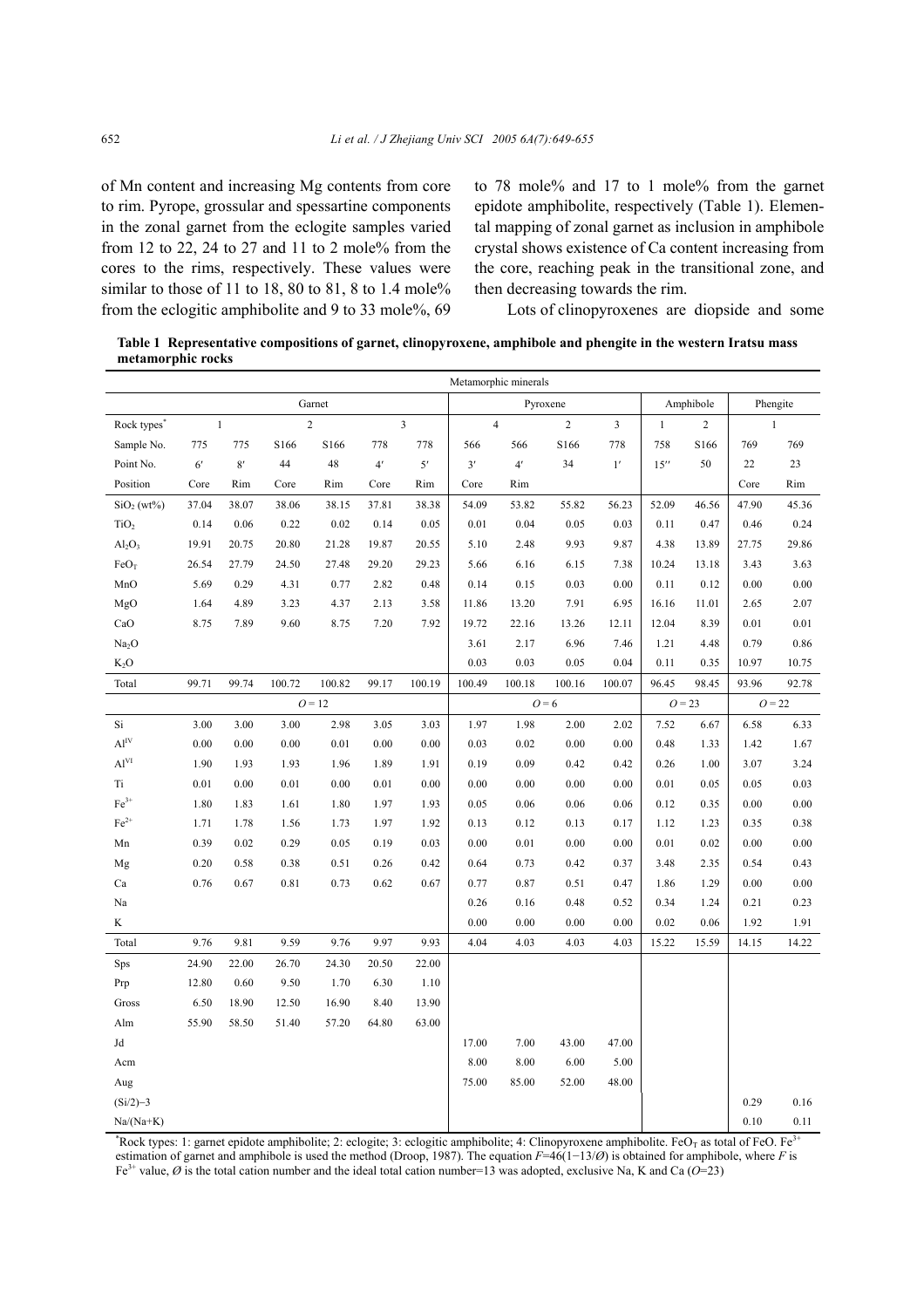pale-green clinopyroxenes in the clinopyroxene amphibolite are augite with jadeite content changing from 25~20 mole% within the cores to 15~10 mole% at the rims and decreasing Al and Na components from core to rim. Omphacites in the eclogitic amphibolite and eclogite have jadeite contents ranging from  $42 \sim 50$  mole%.

Phengite in the garnet epidote amphibolite is enriched in FeO (up to 3.6 wt%) and MgO  $(2.7~3.6)$ wt%), being much higher than those of muscovite in the Sambagawa pelitic schists (Enami, 1983). The zonal phengite in the garnet epidote amphibolite shows that  $Si^{4+}$ ,  $Mg^{2+}$  and Na<sup>+</sup> contents decrease from 6.7 to 6.3, 0.58 to 0.43 and 0.17 to 0.02, and that Al (total) and  $Fe^{2+}$  contents increase from 4.4 to 4.9 and 0.35 to 0.39 from core to rim, respectively.

ESTIMATE OF P-T CONDITIONS IN THE WESTERN IRATSU MASS

## **Pre-peak pressure condition**

The prograde P-T conditions were obtained from the mineral assemblage, which had omphacite, amphibole, epidote, quartz and albite enclosed within the cores of garnet porphyroblasts in the eclogite and eclogitic amphibolite. Pairs of amphiboles (as inclusion within the core portion of garnet) and core-portion garnet (sample S166) yielded ca.  $(560\pm30)$  °C by the garnet-amphibole pair thermometer (Ravna, 2000). The temperature values obtained from the method of Graham and Powell (1984) were 20~50 °C higher than the above data. Normal zonal pattern of garnets also significantly indicated that garnet grains were subjected to prograde process from the epidote amphibolite facies to the eclogite facies.

#### **Eclogite facies conditions**

Eclogite facies conditions were evaluated from matrix omphacite coexisting with the rim of garnets in the eclogite and eclogitic amphibolite. Temperature values of ca. 630~680 °C and pressure values of  $13\times10^{5}$   $\sim$  15 $\times10^{5}$  Pa were obtained based on the omphacite (enclosed in the intermediate part of the garnet) and garnet pair thermometers (Krogh, 1988; Pattison and Newton, 1989; Ravna, 2000) and jadeite content of  $Jd_{42-50}$  in omphacite. Therefore, the temperature

condition ranging from  $650\pm30$  °C is suggested for the peak temperature condition of the western Iratsu mass.

#### **Breakdown conditions**

Temperature values of 540~590 °C from the garnet epidote amphibolite, eclogite and eclogitic amphibolite were obtained using amphibole-garnet pair thermometers of Krogh (1988) and Ravna (2000) based on the contact relationship between amphibole and garnet crystals in the matrix or between amphiboles and some garnets with the outermost rim part, which underwent retrograde metamorphism.

Experimental studies showed that the Si content of phengite is an indicator of the pressure-temperature conditions under which they formed (Massonne and Schreyer, 1987; McCarthy and Patinon, 1998). The chemical compositions of the zonal phengite from the garnet epidote amphibolite showed that maximum Si values ranging from 6.6 to 6.7 represent higher-pressure conditions (Velde, 1967), and that variation in Si values from 6.6 to 6.7 within the core to 6.3~6.5 at the rim reflects that phengitic crystal underwent a process of decreasing pressure.

# RECONSTRUCTION OF METAMORPHIC P-T-t TRAJECTORY OF THE WESTERN IRATSU MASS

Metamorphic P-T path of the western Iratsu mass can be constructed from the data discussed above. (1) A record of lower temperature equilibrium as discerned by some amphiboles (bearing barroisite) as inclusions and epidote within core, and omphacite (stage I) as inclusion at intermediate to rim positions in zonal garnet from the eclogite and eclogitic amphibolite. (2) Most zonal patterns of garnet show normal zoning with higher  $Mg/(Mg + Fe^{2+}+Mn)$  ratios, indicating prograde metamorphism at much higher P-T conditions than those of the Sambagawa prograde metamorphism (Fig.3). Grossular component increases from the core through the transitional zone, then decreases towards the rim of the garnet as inclusion in the amphibole crystal from the garnet epidote amphibolite, reflecting that garnet crystal growth underwent two sub-stages, increasing pressure to peak pressure condition earlier and then decreasing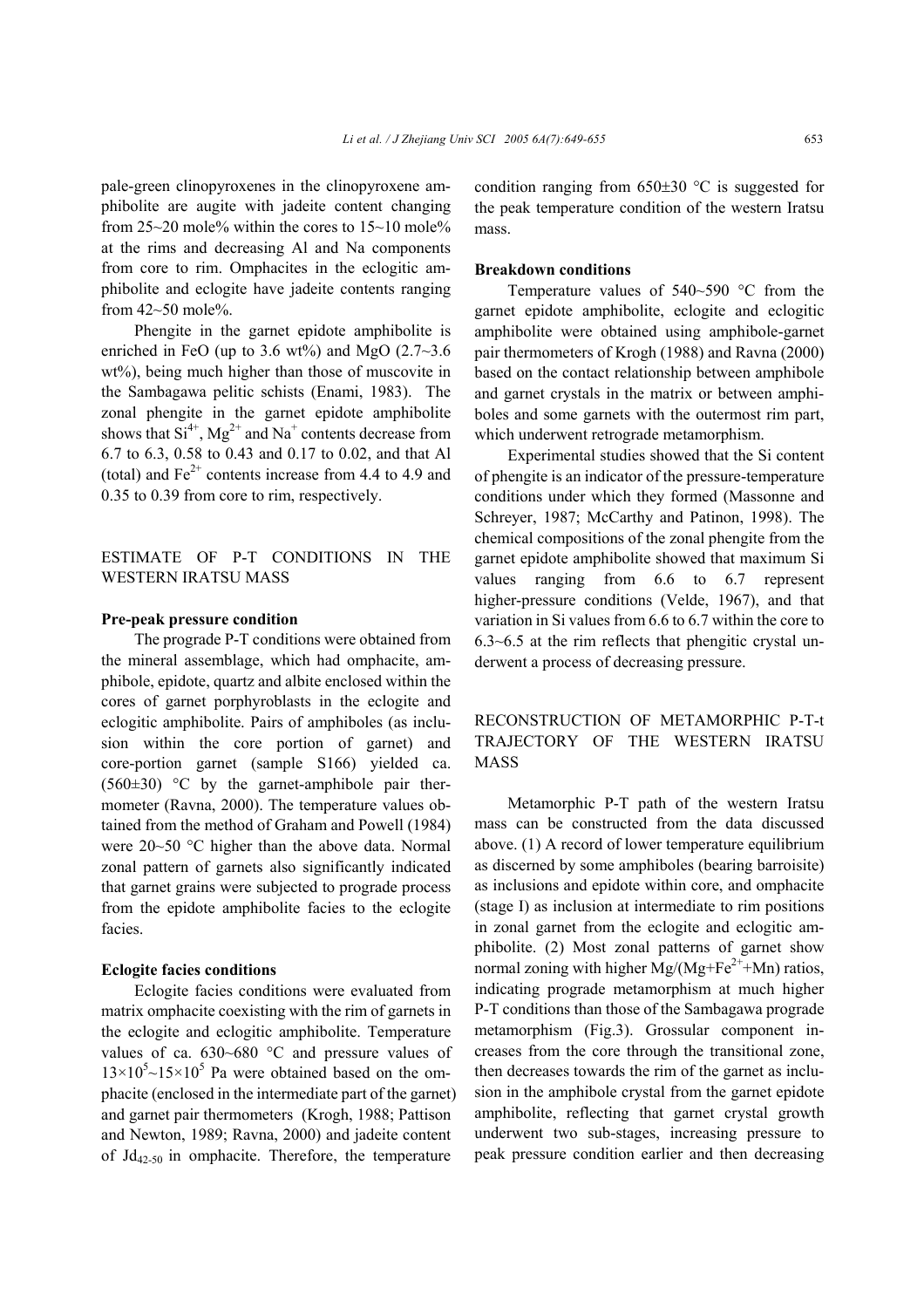pressure to climax temperature condition later during the prograde metamorphic process. Due to similarity in mineral assemblages, mineral chemistry and P-T conditions between eclogitic amphibolite and eclogite, we suggest that both of the eclogitic amphibolite and eclogite took the prograde P-T path, although the eclogite preserves high-pressure metamorphism at ca.  $15 \times 10^5$  Pa. (3) Evidence of retrograde metamorphism in the eclogitic amphibolite and eclogite can be deduced by the symplectite aggregate of amphibole and albite between garnet and omphacite, and rutile enclosed by titanite as well as retrograde mineral assemblage of amphibole+epidote+albite remained after the peak temperature metamorphism. Some garnet crystals have a thin zonal part in the outermost rim part, which reflected the effect of retrograde metamorphism underwent. Furthermore, change of jadeite content in clinopyroxene and zonal phengite can be considered as indicators of near peak metamorphic P-T field in the P-T diagram. Decreasing jadeite content from the core to the rim of omphacite in the eclogitic amphibolite reflects decreasing pressure process after the peak of pressure condition. The changes of jadeite contents of omphacite in clinopyroxene amphibolite, imply a pressure-decreasing process from  $11 \times 10^5$  to  $8 \times 10^5$  Pa, probably corresponding to the reaction process of jadeite+quartz→ albite. Furthermore, existence of clinopyroxene with 10~25 mole% of jadeite contents might be products after the peak metamorphism due to increasing Na and decreasing Al. Zoning phengite in the garnet epidote amphibolites may undergo metamorphic process of decreasing pressure after the peak-pressure metamorphism judging from the variation of Si content in the zoning of phengite.

We suggest a P-T-t path for the western Iratsu mass (Fig.3) that shows prograde metamorphism evolved from epidote amphibolite facies to eclogite facies in early stage and underwent rapidly increasing pressure during the subduction process of the protolith of the western Iratsu mass in 100~140 Ma (Takasu *et al*., 1994). The P-T-t path arrived at the peak of the pressure metamorphism, and then underwent a decreasing pressure process to peak temperature metamorphism in  $\geq$ 100 Ma. Subsequently, late stage retrograde metamorphism preceded passed ca.  $11 \times 10^5$  -8×10<sup>5</sup> Pa to epidote amphibolite facies together with the Sambagawa metamorphic schists in 85~100 Ma with the rapidly decreasing pressure process under nearly isothermal condition during the obduction process.



**Fig.3 P-T-t path of the western Iratsu mass. The P-T path of the Sambagawa metamorphism (a lightly grayed curve from Chl, Ga, Ab to Ob) was drawn for comparison and the P-T paths of other tectonic blocks could be seen in Takasu** *et al***.(1994).** ①**=a general proposed prograde P-T path for tectonic blocks of the Sambagawa metamorphic belt (Takasu** *et al***., 1994); and** ②**=a proposed P-T-t path of the western Iratsu mass. Rectangle field shows P-T condition estimated based on geothermobarometers during peak metamorphism. The solid and dashed lines represent temperature values using garnet-amphibole pairs and garnet-clinopyroxene pairs thermometers, respectively. ECL=eclogite facies; GL=glaucophane schist facies; EA=epidote amphibolite facies; AMP=amphibolite facies; GRAN=granulite facies; GS=green-schist facies; PA= pumpellyite-actinolite facies; PP=prehnite-pumpellyite facies; Chl=chlorite zone; Ga=garnet zone; Ab=albite-biotite zone; Ob=oligoclase-biotite zone; JD=jadeite contents in omphacite** 

#### ACKNOWLEDGEMENTS

We express our sincere thanks to Prof. K. Yokoyama (National Science Museum, Japan) for his kind permission to use the S-7 drilling core samples and to T. Sakurai for his provision of the eclogite samples. Li is very grateful to Dr. Roser (Shimane University) and Dr. Tunogae (University of Tsukuba) for useful comments.